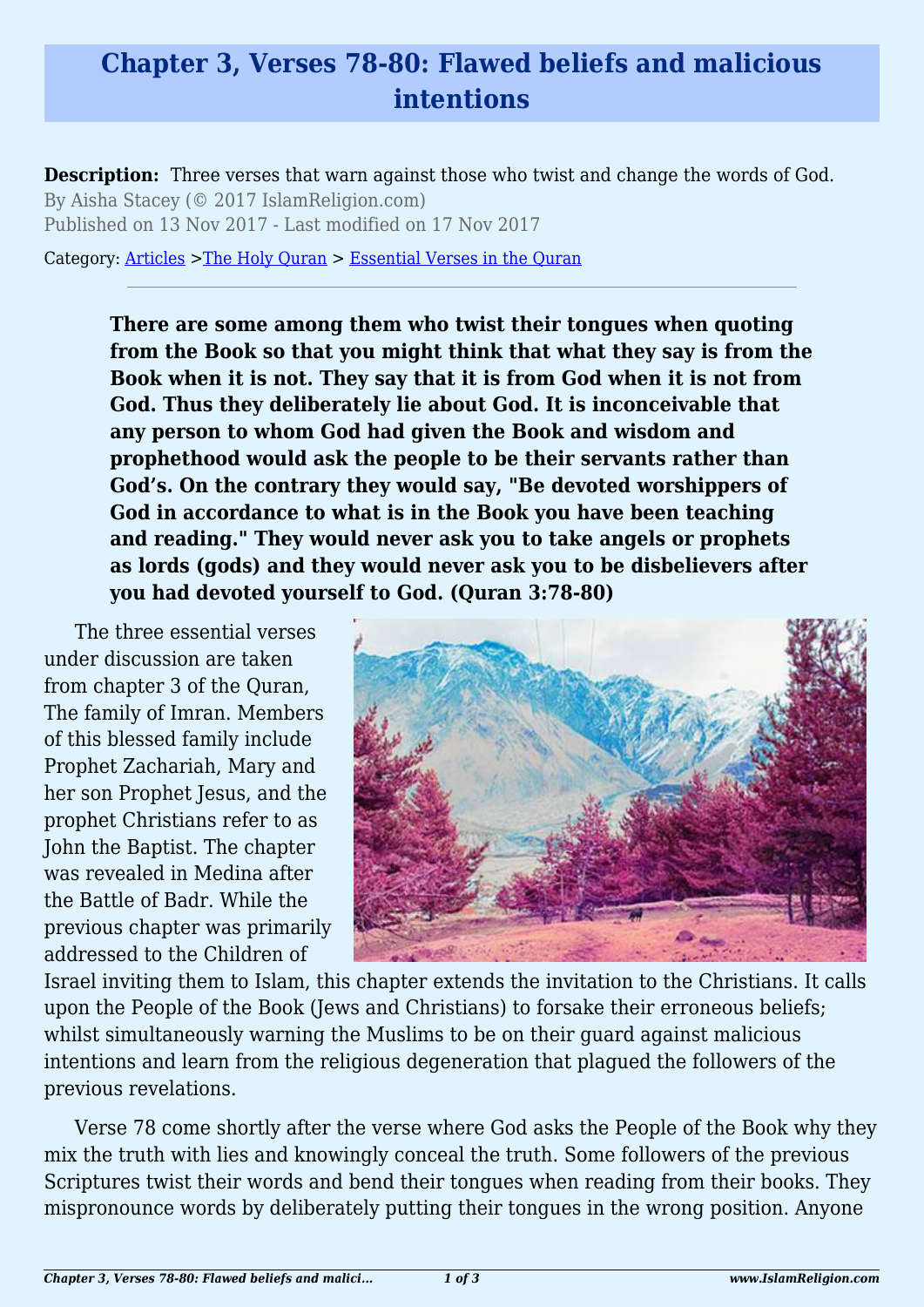who has ever tried to learn another language understands that the position of the tongue makes a great deal of difference in pronunciation.

Corrupt religious men literally twist their tongues to mispronounce words, and give distorted meanings to religious texts. One example of such distortion and deliberate misinterpretation relates to their invented beliefs about Jesus, son of Mary. Religious men deliberately changed God's words in order to lead others astray. They said it is the word of God when it was not, and it did not concern them at all that they contradicted the basic principles of faith.

Elaborate lies were designed to prove the divine nature of Jesus and declare the Trinity, "the Father, the Son and the Holy Spirit." Throughout parts of the pagan world the Christian hierarchy added to and distorted the Christian faith in order to make it more palatable to those being asked to give up their previous beliefs. Nowadays we are blessed with high rates of literacy and access to knowledge and that makes it possible to discern the difference between the truth and a lie. In the past people would take the word of their religious leaders. If the chief rabbi or Pope said something was a fact it would trickle down to the masses without being questioned.

In verse 79, God refutes the false allegations about Him. It is not possible He says, that someone who has been granted prophethood would order the people to worship him as God. This verse, and the verses before it, were revealed after some of the Jews of Medina, and later a delegation of Christians from Najran, approached Prophet Muhammad, may the mercy and blessings of God be upon him, asking him questions about faith. The visit by the Najran Christians could be thought of as the first interfaith dialogue between Christians and Muslims. It would set the tone for all the treaties the Muslim nation made with Christian communities.

A prophet would never demand that the people worship him. It goes against his mission, which is to call people to worship One God, without partners or associates. A person who has been given wisdom and prophethood would do just the opposite; they would call others to be devout worshippers of God. Part of the mission is to teach and instruct in such a way that a prophet's followers would be encouraged to worship in the most perfect way possible.

A prophet is a link that connects people to God. They do not force others to worship rather they educate and train people to recognize the Oneness of God. In addition to this, they are devoted to their revelation and teach only what it advocates. Any teaching that encourages the worship of anything or anyone other than God, or raises a servant of God to the position of a god, cannot be anything but a lie. If this distortion of a prophet's character is found in one of God's revealed Scriptures, it must be taken as evidence that the Scripture was interfered with.

Verse 80 makes it clear that a prophet would never even call to the worship of angels. Angels are beings that are incapable of doing anything other than worship God. Part of every prophet's mission is to call the people to goodness and they would never call to a source of harm. Worshipping other than God is harmful to people, in this world and in the